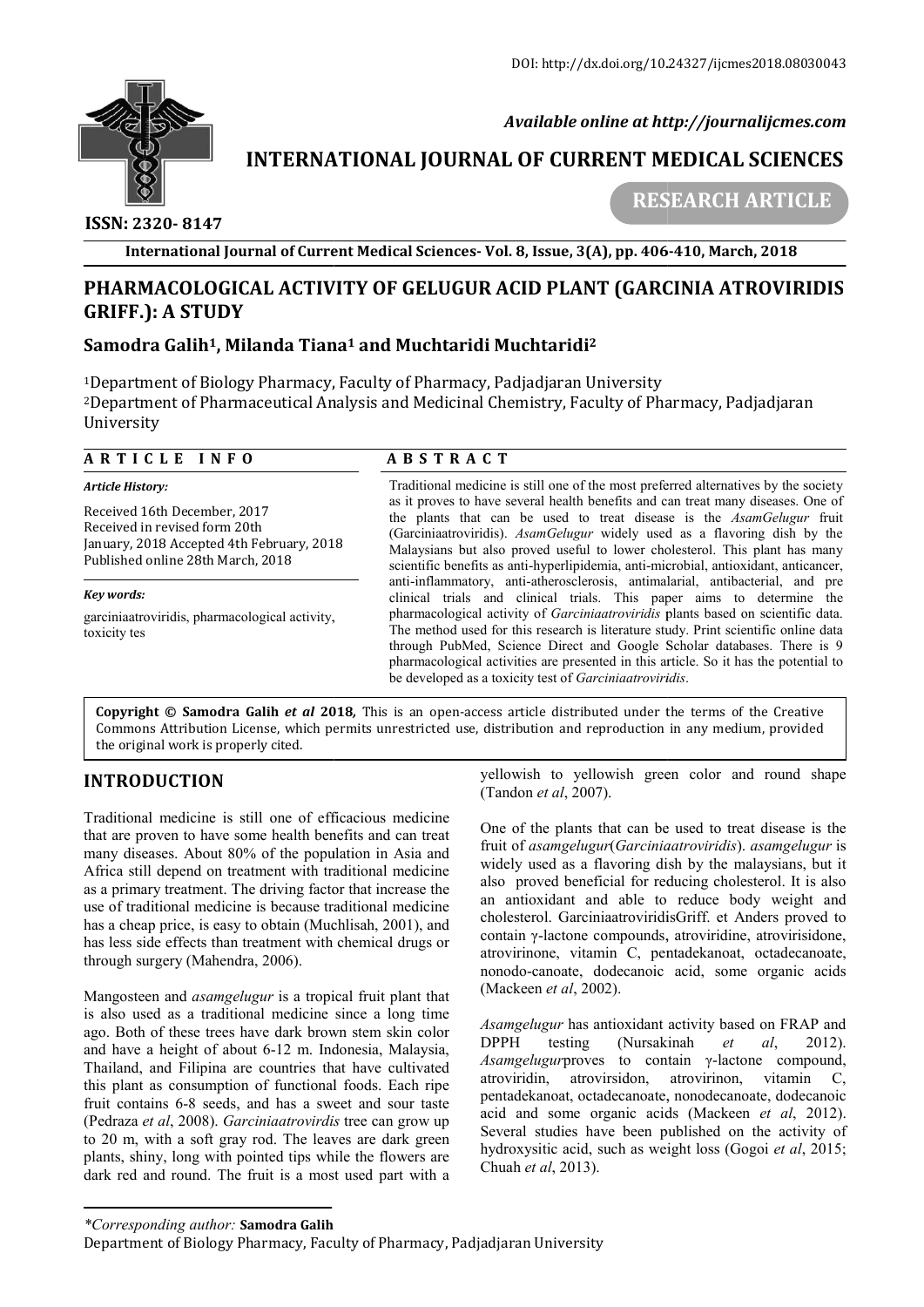The plant of *asamgelugur*fruit (*Garciniaatroviridis*) has many benefits that can be developed into a standardized herbal medicine. This paper aims to examine the pharmacological activities of Garciniaatroviridis based on scientific data collected.

### **METHODOLOGY**

The method used is literature study related to *AsamGelugur*or it's genus. The literature study search using online-based and search on various books. The online literature sources was on Abstract, PubMed, Science Direct and Google Scholar databases using the keywords "*GarciniaAtroviridis*", " pharmacology activity". There is no language limitation and publication time for articles to be cited. Scientific articles obtained from the online database which included in the inclusion criteria are abstarct, original research and pre clinical studies. The book searches were conducted on the Indonesian Herbal Pharmacopoeia (official literature) and Plant Resources of South-East Asia (PROSEA)

#### *Nutrition of Garcinia Atroviridis*

The nutrient composition of young leaves which contained in each 100 g of consumable parts are: has a energy of 73 kcal, 79.1 gr of water, 1.8 gr protein, 0.4 g fat, 15.5 gr of carbohydrate, 2,6 gr fiber, 0.6 gr ash, Ca 63 mg, P 19 mg, Fe 1.6 mg, Na 2 mg, K 83 mg, carotenes 459 mg, vitamin A 77 mg RE, vitamin B1 0,06 mg, vitamin B2 0.13 mg, niacin 0 mg, and vitamin C 37.2 mg (Tee *et al*, 1997).

#### *Activity of Garcinia atroviridis Pharmacology*

#### *Antihiperlipidemia activity*

The first study consisted of a high-fat group given a highfat diet (0.375ml chicken lard, 1.5ml quail egg and 1ml PTU) and a nonfat group given standard diet and PTU, and administered 3 groups of extract (10 mg, 20 mg , 30 mg). Then the results can be tested with the parametric test t-test to test the induction method, and one way anova to test the effectiveness of the extract. The results showed that high-fat diet for 21 days was not enough to induce an increase in triglyceride levels in the blood of rats, while consumption of 42 days was able to provide higher triglyceride levels. Can be seen for the average triglyceride levels in the 21-day group get a value of 36.4 g / dL, while in the 42-day group get a value of 125.8 g / dL. Extracts of *AsamGelugur* can give effect in reducing triglyceride levels with the most effective dose of 30 mg (Rico and Idris, 2013). Increased doses of the extract given were not proportional to the decrease of LDL in mice. Optimal doses which show the lowest LDL levels at the first dose of 10 mg (Dwi and Idris, 2013). The content of hydroxysitic acid in *AsamGelugur* able to inhibit ATPcitrate liaseand support the formation of fatty acids and cholesterol. In this study, LDL levels decreased with a dose of 10 mg as an inhibitory effect of ATP-citrate liase. The ATP-citrate liase is capable of catalyzing the extramitochondrial separation from citrate to acetyl-CoA and oxaloacetate (Downs *et al*, 2005;Hayamizu *et al*, 2003; Murray and Bender, 2009).

G. atroviridis extract of 1000 mg / kgBW was given orally to *polazamer 407* to induce acute hyperlipidemia in male rats for three consecutive days. The extract reduced the low density lipoproteins (LDL)  $(3.15 \pm 0.34 \text{ mmol} / \text{L})$ and very low-density lipoprotein (VLDL)  $(2.15 \pm 0.46)$ mmol / L) compared with the hyperlipidemic control group for LDL dab VLDL was  $4.24 \pm 0.17$  mmol / L and  $4.91 \pm 1.17$  mmol / L. The atherogenic index (AI) extract showed a significant decrease (p <0.05) (10.22  $\pm$  1.87 mmol / L) than the hyperlipidemic control group (20.62  $\pm$ 2.64 mmol / L) (Mansoub *et al*, 2014).

#### *Antimicrobials*

The antimicrobial activity of *AsamGelugur* extract at the root portion showed the strongest result for 15.6 μg / disc MIB (Minimum Inhibition Dose) / disc on E. coli and P. aeruginosa bacteria compared to the other parts. For extracts of fruits, leaves, and roots have antibacterial inhibition on the broad spectrum, both positive gram (B.subtilis b28 & B29, MRSA (methicillin-resistant Saureus), s.aureus) and negative gram (E.coli and P.aeruginosa) (Mackeen *et al*, 2000). Another plant is *Garciniacelebica L* leaf plant which made an extract to get extracts of chloroform and methanol extract. The medium used for the antimicrobial assay is Mueller Hinton Agar. Concentrations of test solutions were used for antimicrobial tests of 1000, 500, 250 and 125 μg / ml. The results obtained are chloroform extract and methanol from *Garciniacelebica L*. leaves have antimicrobial activity against *Staphylococcus aureus bacteria, Shigelladysenteriae* and *Candida albicans* fungi at a minimum resistance concentration of 500 μg / ml. The chemical content of this plant is terpenoids, flavonoids, and tannins (Retno and Abdul, 2010).

#### *Antioxidants*

*AsamGelugur* has antioxidant activity on the leaves and fruit. A study of antioxidant activity of leaf and fruit section using DPPH method and FRAP testing (Ferric Reducing Antioxidant Power). The results obtained, *AsamGelugur* leaf at extraction 100 ° C / 15 minutes showed a high TPC value of  $21.21 \pm 0.28$  mg GAE / mg and significantly different ( $p \le 0.05$ ) than extracted at 60  $\degree$ C / 6 hours and 40 ° C / 12 hours. While on *AsamGelugur* extracted at 60 $\degree$  C / 6 hours showed the highest TPC value of  $16.23 \pm 0.18$  mg GAE / mg (p < 0.05) compared with that extracted at 40 ° C / 12 hours and 100 ° C / 15 hours. *AsamGelugur* leaf contains much higher protein, carbohydrate and ash with each value that is  $2,16\% \pm$ 0,08; 15.98%  $\pm$  0.12 and 0.72%  $\pm$  0.07 compared with fruit extract  $0.46\% \pm 0.08$ ,  $8.64\% \pm 0.06$  and  $0.15\% \pm 0.06$ 0.06. Energy content was found to be higher in leaf extract than fruit extracts with values of  $73.64\% \pm 2.15$  and 38.38% ± 1.72 (Nursakinah *et al*, 2012).

The presence of phenolic compounds, flavanoids and tannins in methane extract Garciniaatroviridis that can find the relationship between chemical content with antioxidant activity. *Garciniaatroviridis* has the highest phenolic content followed by flavonoids and tannins. The antioxidant activity of dry *Garciniaatroviridis* sample performed by using 2,2-diphenyl-1-picrylhydrazyl (DPPH) test showed low antioxidant activity. Furthermore, garcinia leaves from ethyl acetate extract showed the highest antioxidant activity (59.18%) followed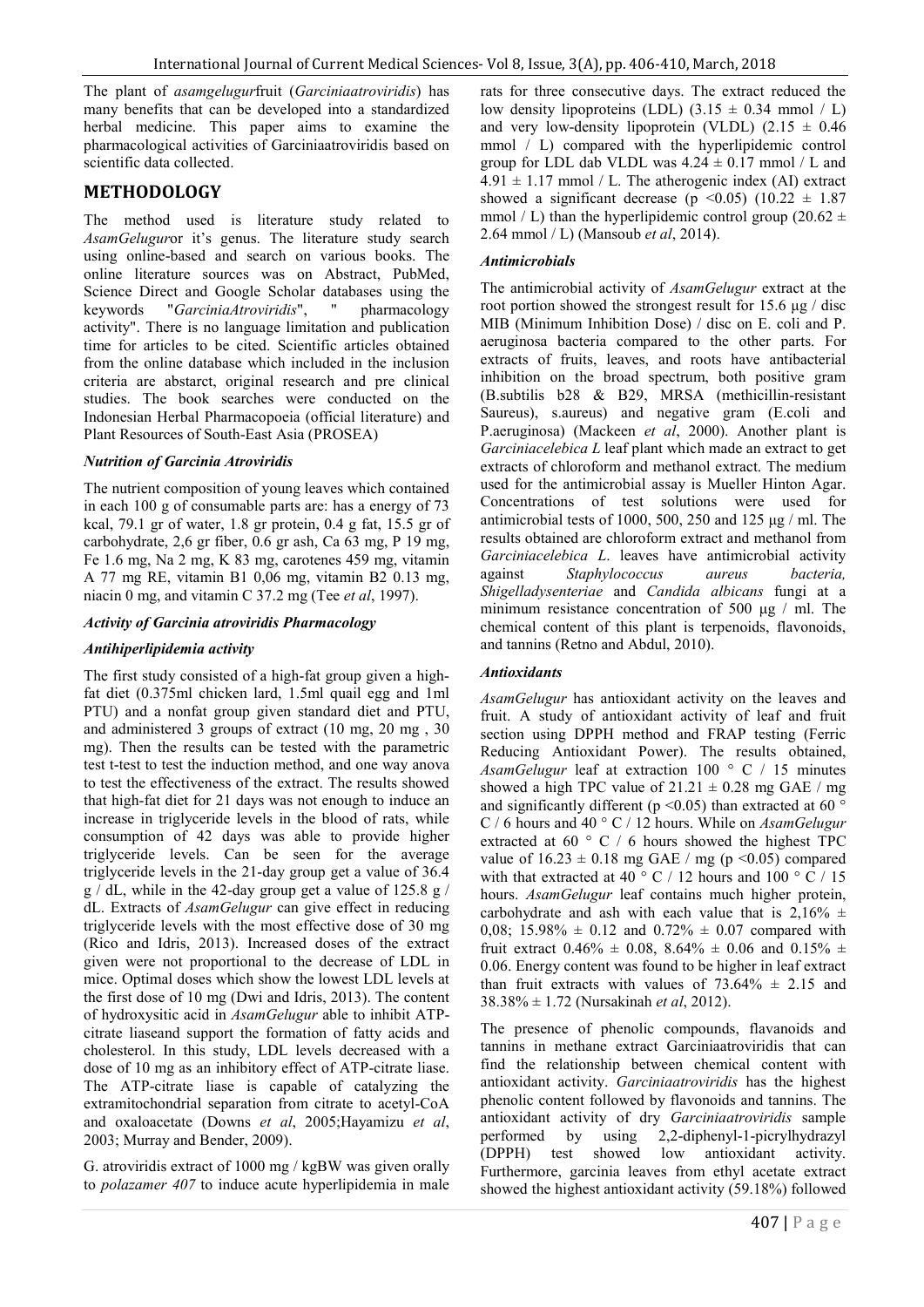by Garcinia leaves from methanol extract (57.97%), and then Garcinia leaves from hexane extract (55.67%). Total of phenolic content showed good correlation with antioxidant activity but not with totalof flavonoid and tannin content (Abdullah *et al*, 2013).

A comparative study was conducted to determine the effect of extraction solvents and plant parts used in the reduction of lipid and antioxidant activity of *Garciniaatroviridis*. The water extract showed better antihilperididemic activity than methanol extract. Water extract *Garciniaatroviridis* fruit showed the most potent antihyperperididemia activity, comparable to atorvastatin. Significantly reduced total cholesterol  $(P \le 0.05)$ , triglycerides (P < 0.01), low-density lipoprotein (P < 0.01) and atherogenic index  $(P \le 0.01)$ . In contrast, the antioxidant activity of methanol extract from all parts of G. atroviridis, where stem and leaf extracts show better antioxidant activity than fruit (Mansoub *et al*, 2014).

Water extract and methanol from *G. atroviridis* fruit showed antioxidant activity with total of phenolic content of  $32.53 \pm 0.56$  mg equivalent gastric acid (GAE) / 100 g and 62.34 ± 3.07 mg GAE / 100 g *. G. atroviridis* also demonstrated the ability to reduce  $Fe2 + capability$ , for each water and methanol extracts are  $434.17 \pm 28.34 \text{ }\mu\text{M}$  / g and  $624.17 \pm 12.58$   $\mu$ M / g by using ferrous reduction antioxidant power (FRAP) (Rabeta and Faraniza, 2013).

#### *Anticancer*

Compounds from the results of root isolation of *garciniaatroviridis* are benzoquinone atrovirinone and atrovirisidone, based on the analysis of spectroscopic data showed the presence of Hela cells. Metabolites isolated from *G. atroviridis* roots which is benzoquinone atrovirinone showed cytotoxic activity against cervical cell adenocarcinoma (HeLa) using an MTT test (Permana *et al*, 2001). Studies of *G. atroviridis*extracts from various parts of previous crops did not show cytotoxic activity in human lymphoblastic leukemia (CeM-SS) T-cell and shrimp toxic test. *G. atroviridis* root extract has cytotoxic properties of human B-lymphoblastoid cells (Mackeen *et al*, 2000). In another study there were 4 compounds to be tested for its cytotoxic activity such as atrovirisidone (1), atrovirisidone B (2), together with naringenin (3) and 3,8 "-binaringenine (4). Atrovirisidone compounds show cytotoxic activity against human breast cells (MCF-7), prostate (DU-145) and human lung cancer cells (H-460). The result is the compounds (1) and (2) show the cytotoxic activity of all the cells tested in a row (MCF-7  $=$  $11.02 \pm 6.4$ , DU-145 = 24.78  $\pm$  13.4, H-460 = 16.11  $\pm$  1.2) and (MCF-7 = 22.93  $\pm$  6.8, DU-145 = 9.34  $\pm$  7.4, H-460 =  $16.47 \pm 1.2$ ). Compound (3) showed weak activity against DU-145 cells  $(IC50 = 30.9 \pm 1.9)$ , whereas compound (4) showed no activity against all tested cells (Permana *et al*, 2005).

Meanwhile, leaf extracts of this species were able to inhibit leukemia promyelocytic leukemia (HL60) leukemia cell lines when tested in photodynamic therapy with a combination of MTT test (Ong *et al*, 2009). Compounds 9 and 10 are isolated from the *G. atroviridis* fruit also not cytotoxic to human T-lymphoblastic leukemia (CeM-SS) and human B-lymphoblastoid cells

and also non-toxic in a deadly test of brine shrimp (Mackeen, 2012). Fruit extracts were also tested on human skin fibroblast cells (HSF) and apparently had no cytotoxic effects (Suwanmanee *et al*, 2014).

#### *Anti-inflammatory*

In this study showed that atrovirinone and 1.4 benzoquinone that have been isolated from the roots of *Garciniaatroviridis*, able to inhibit some mediators of inflammation. This is indicated by atrovirinone inhibiting the synthesis of NO and PGE2 by inhibition of iNOS and Expression of COX-2. Garciniaatroviridis also showed that atrovirinone inhibits the secretion of IL-1 β and IL-6 in certain doses, whereas in IL-10 secretion, the antiinflammatory dose cytokine needs to be increased. In addition, atrovirinone also prevents the phosphorylation of I-kβa which results in a decrease of p65NF-kβ. Atrovirinone has a strong potential as an antiinflammatory drug that targets the MAPK and NF-kβ pathways (Israf *et al*, 2010).

Many natural compounds from plant are reported to inhibit the production of pro-inflammatory mediators such as nitric oxide, prostaglandin E2, TNF-α and reactive oxygen by suppressing the expression of inducible enzymes through inhibition of the path of activated mitogen kinase protein. This study was conducted to evaluate the effect of atrovirinone [2- (1 methoxycarbonyl-4,6-dihydroxyphenoxy) -3-methoxy-5,6-di- (3-methyl-2-butenyl) -1.4 benzoquinone)], a benzoquinone which had previously been isolated from *Garciniaatroviridis* using an analysis of antiinflammatory bioactive compounds which are RAW 264.7 macrophage cells and whole blood. Atrovirinone is reported to inhibit the production of nitric oxide and prostaglandin E2 from induced LPS and IFN-γ RAW 264.7 Full macrophage and blood cells, with an inhibitory concentration (IC) of 50 each of  $4.62 \pm 0.65$  and  $9.33 \pm 1$ , 47mmol / L. The analysis of thromboxane B2 (TXB2) secretion from all blood stimulated by either cyclooxygenase (COX) -1 or COX-2 pathway showed that atrovirinone was able to inhibit the growth of both TXB2 from both paths, with value (IC) respectively 7.41  $\pm$  0.92 and 2.10  $\pm$  0.48 mmol / L. IC50 analysis showed that more atrovirinone with COX-2 was more selective in TXB2 inhibition with a ratio of 0.32. Atrovirinone also inhibits the formation of intracellular oxygen reactive species and TNF- $\alpha$  secretion from RAW 264.7 cells with each values of  $IC_{50}$  which are 5.99  $\pm$  0.62 and 11.56  $\pm$  0.04 mmol / L (Syahida *et al*, 2006).

#### *Anti-atherosclerosis*

Another study, 24 males Dunkin Hartley rabbits divided randomly into four groups. The first group as control and fed a commercial rabbit. The second group was orally given only *G. atroviridis* (50 mg / body weight). The third group is fed one percent diet of cholesterol in the pellet in sequence to induce atherosclerosis. The fourth group was given *G. atroviridis* with cholesterol. All groups were given daily for eight weeks and then their blood was taken for analysis. Supplementation of *G. atroviridis* with cholesterol diet may decrease serum lipid profile level. Histological studies showed a decrease in fat deposition in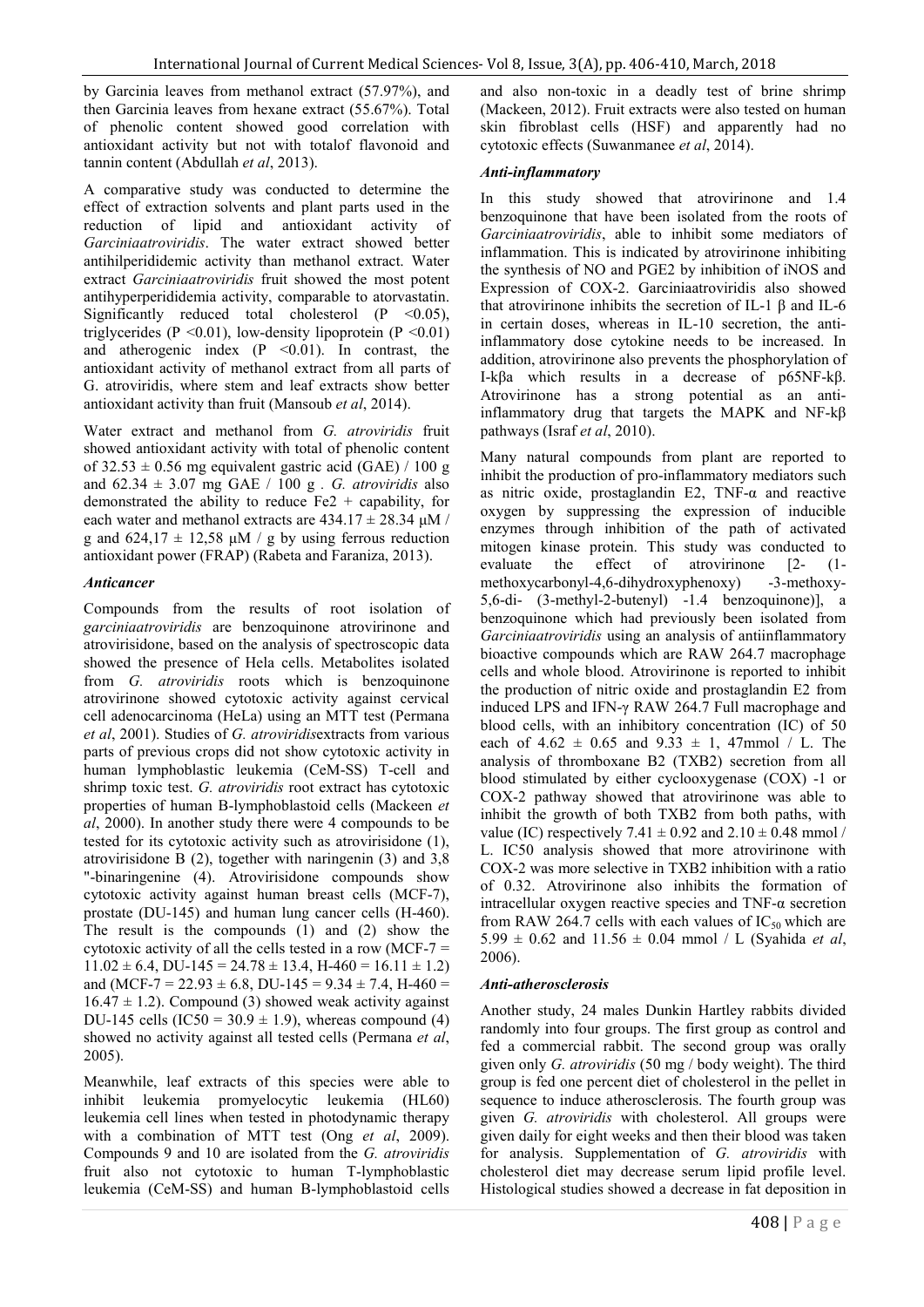the aorta of high cholesterol given *G. atroviridisas* compared with the high cholesterol diet group. Supplementation of *G. atroviridis* extract has a tendency to lower total cholesterol and LDL-C levels in serum, as well as lipid deposition in the high aorta. Therefore, *G. atroviridis* is useful for preventing atherosclerosis or decreasing the relative risk of atherosclerosis. (Amran *et al*, 2009)

#### *Antimalarials*

*AsamGelugur* (Garciniaatroviridis Griff T Anders) is one of the traditional medicines possessed has been recognized as an effective antimalarial drug. Thirty rats were inoculated by *Plasmodium berghei* and then randomly divided into 6 groups of 5 mice treated with dosage of *Garciniaatroviridis* leaf extracts ranging from 90 mg / kgBW, 180mg / kgBW, 360mg / kgBW, 720mg / kgBB and other control groups were administered by 0.9% NaCl solution and fanidar with a dose of 5mg / kgBW / day. Each group was kept for 4 days after the inoculation of *Plasmodium berghei*. Levels of parasitemia are checked daily by applying thin blood up to 4 days from inoculation which is then analyzed by log-probit method. This proves that with a dose of 360mg / kgBB*Garciniaatroviridis* leaf extract has a statistically significant inhibitory effect (Syamsudin and Hernita, 2004).

#### *Antibacterial*

Test of antibacterial activity using solid dilution method. The parameters used are Minimum Inhibitory (KHM) and Minimum Kills (KBM). The concentration series used was 0.72%; 0.56%; 0.4%; 0.24%; 0.08%; 0.064%; 0.048% and 0.032%. The extract of ethanol *Asamgelugur*fruit showed KHM to Staphylococcus aureus by 0,08% and Shigelladysenteriae 0,24%, while KBM to Staphylococcus aureus was 0,56% and Shigelladysenteriae 0,72%. Bioautographic results on Staphylococcus aureus showed clear zones in hRf 88 and Shigelladysenteriaes indicating clear zones on hRf 67 and 83 (Miss and Rima, 2014). Total volatile compounds from fresh fruit *G. atroviridis* showed antibacterial activity in Gram-positive bacteria with minimum inhibitory concentration (4.8 μg / mL for *Bacillus subtilis* and 4.8 μg / mL for *Staphylococcus aureus*) compared with gentamicin sulfate as a positive control (Minimum Inhibition Concentration value of 0.4 μg / mL for *B. subtilis* and 0.1 μg / mL for *S. aureus*) using a micro solvent test (Tan *et al*, 2013).

### *Pre-clinical & Clinical data*

Dilute extract of 2000 mg / kg *G. atroviridis* given orally as a single dose for female Sprague Dawley rats (aged between 8 to 12 weeks) showed no toxic effects on observed parameters including behavioral changes, weight, food. All mice were observed for 14 days and no deaths were found during the study (lethal dose (LD50)> 2000 mg / kg) (The *et al*, 2012).

Fifty obese women with a body mass index (BMI) more than 25 kg / m2 were randomly divided into two groups of 25 each in each group. In Group 1, an average  $(\pm$  SEM) of age of  $40.0 \pm 2$  years was obtained, which was calcium hydroxentyrate (HCA) soluble in *Garciniaatroviridis* water. Group 2 with an average age of  $35.6 \pm 1.8$  years received a placebo. All subjects are advised to diet similar to 1000 Kcal / day. This test lasts for 2 months. Basically means IMT groups 1 and group 2 respectively are  $27.5 \pm$ 0.2 kg.m-2 and  $26.7 \pm 0.5$  kg.m-2. Group 1 lost weight significantly  $(2.8 \text{ vs } 1.4 \text{ kg}, p \le 0.05)$  compared with Group 2 during the study. Their weight loss was due to a loss of fat storage as proved by a significant decrease in triceps skin folds. In the short term, HCA in *Garciniaatroviridis* is effective for weight management (Roongpisuthipong *et al*, 2007).

#### **Acknowledgements**

Acknowledgments submitted to Kemenristekdikti for funding assistance research of the subcronic toxicity of *Garciniaatroviridis* through Activity PUPT (Superior Program of Higher Education) to finish the research,

### **References**

- Abdullah, Ar., Bakhari, N. A., Osman, H. (2013): Study on the relationship of the phenolic, flavonoid and tannin content to the antioxidant activity of Garcinia atroviridis. *Universal Journal of Applied*  Science, 1(3): 95-100.
- Al-Mansoub, M. A., Asmawi, M. Z., Murugaiyah, V. (2014): Effect of extraction solvents and plant parts used on the antihyperlipidemic and antioxidant effects of *Garciniaatroviridis*: a comparative study. *Journal of the Science of Food and Agriculture*, 94(8):1552-1558.
- Amran, A. A., Zaiton, Z., Faizah, O., Morat, P. (2009): Effects of *Garciniaatroviridis* on serum profiles and atherosclerotic lesions in the aorta of guinea pigs fed a high cholesterol diet, *Singapore Med J*, 50(3): 295.
- Chuah, L. O., Wan, Y. H., Boon, K. B., dan Swee, K. Y. (2013): " Updates on Antiobesity Effect og Garcinia Origin (-)-HCA." *Evidence Based Complementary and Alternative Medicine.*3: 1-17.
- Downs, B. W., Bagchi, M., Subbaraju, G. V., Shara, M. A., Preuss, H. G., Bagchi, D. (2005): Bioefficacy of a novel calcium potassium salt of (-)-hyroxycitric acid, *Mutation Research*, 579: 149-62.
- Dwi, W., Idris, R. (2013): Pengaruh Ekstrak Buah *Garcinia atroviridis* Pada Kadar LDL dalam Darah Tikus *Strain* Wistar yang Diberi Asupan Lemak Berlebih, Fakultas Kedokteran, Universitas Indonesia.
- Gogoi, A., Nabajyoti, G., dan Bijoy, N. (2015): "Dubious anti-obesity agent Hca from Garcinia: A Systematic Review." *International Journal of Pharmacy and Pharmaceutical Sciences* 7(7).
- Hayamizu, K., Ishii, Y., Kaneko, I. (2003): Effects of *Garciniacambogia* (Hydroxycitric Acid) on visceral fat accumulation: a double-blind, randomized, placebo-controlled trial, *Current Therapeutic Research*, 64: 551-67.
- Israf, D. A., Tham, C. L., Syahida, A., Lajis, N. H., Sulaiman, M. R., Mohamad, A. S., Zakaria, Z. A. (2010): Atrovirinone inhibits proinflammatory mediator synthesis through disruption of NFkappaB nuclear translocation and MAPK phosphorylation in the murine monocytic